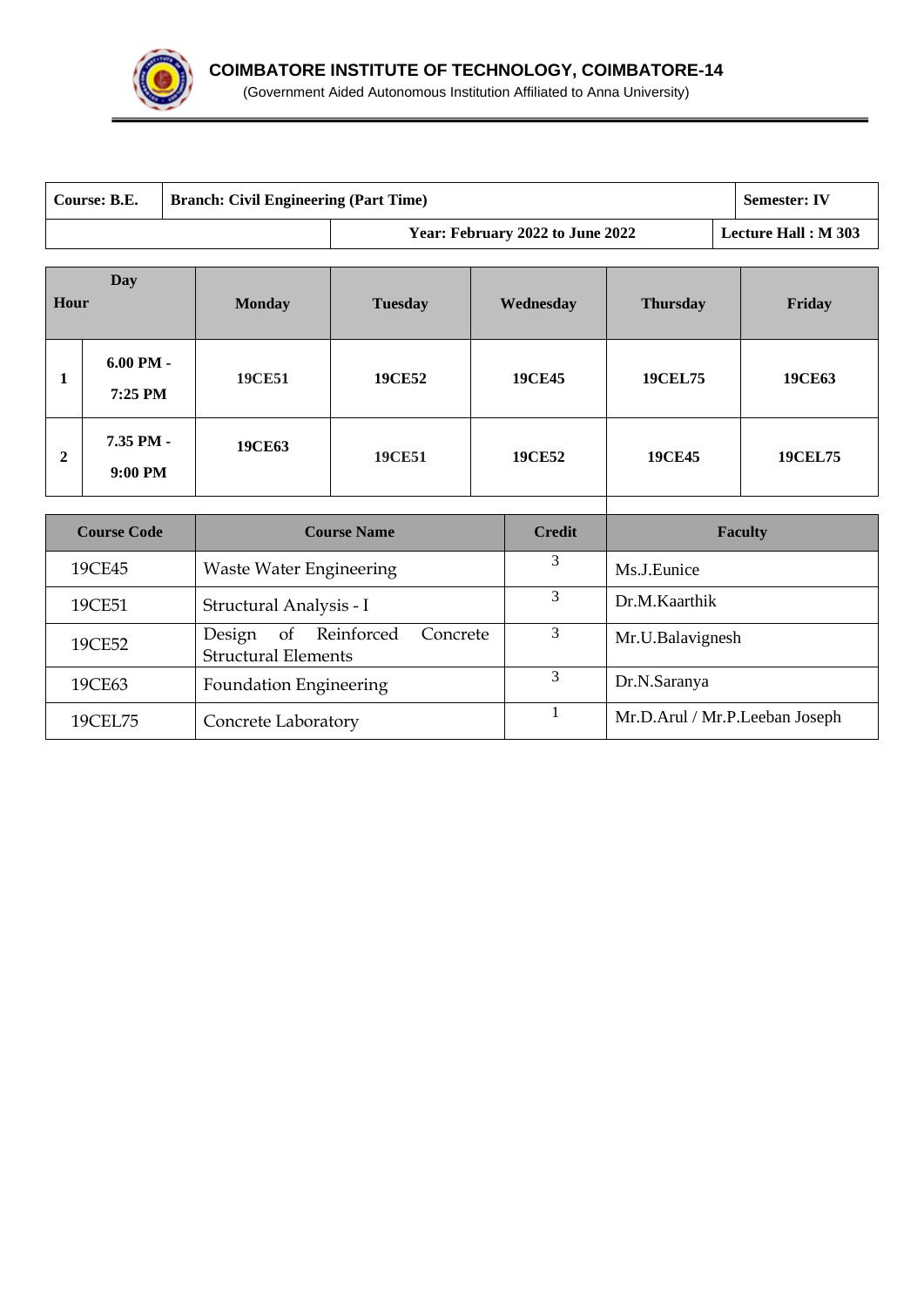

|                                                  | Course: B.E.                                            |  | <b>Branch: Civil Engineering (Part Time)</b> | <b>Semester: VI</b> |                     |                                  |                    |                            |
|--------------------------------------------------|---------------------------------------------------------|--|----------------------------------------------|---------------------|---------------------|----------------------------------|--------------------|----------------------------|
|                                                  |                                                         |  |                                              |                     |                     | Year: February 2022 to June 2022 |                    | <b>Lecture Hall: M 304</b> |
| Day<br>Hour                                      |                                                         |  | <b>Monday</b>                                | <b>Tuesday</b>      | Wednesday           |                                  | <b>Thursday</b>    | Friday                     |
| 1                                                | 6.00 PM-<br>$7:25$ PM                                   |  | <b>15CE62</b>                                | <b>15CE73</b>       | <b>15CEE05</b>      |                                  | <b>15CEE22</b>     | 15CE74                     |
| $\overline{2}$                                   | 7.35 PM -<br>$9:00$ PM                                  |  | <b>15CE74</b>                                | 15CE62              | 15CE73              |                                  | <b>15CEE05</b>     | <b>15CEE22</b>             |
|                                                  | <b>Course Code</b>                                      |  |                                              | <b>Course Name</b>  |                     | <b>Credit</b>                    |                    | <b>Faculty</b>             |
|                                                  | 15CE62                                                  |  | Design of Steel Structures                   |                     |                     | 3                                | Dr.P.Jagadesh      |                            |
| 15CE73                                           |                                                         |  | Earthquake Resistant Design of Structures    |                     | 3                   | Ms.E.Jayanthimani                |                    |                            |
| 15CE74<br><b>Prestressed Concrete Structures</b> |                                                         |  | 3                                            |                     |                     | Ms.S.Brindha                     |                    |                            |
| 15CEE22                                          |                                                         |  | 3<br>Elective-III- Remote Sensing and GIS    |                     | Mr.J.Cyril Santhosh |                                  |                    |                            |
|                                                  | 15CEE05<br>Elective-IV- Health Monitoring of Structures |  |                                              |                     | 3                   |                                  | Ms.V.Padma Poorani |                            |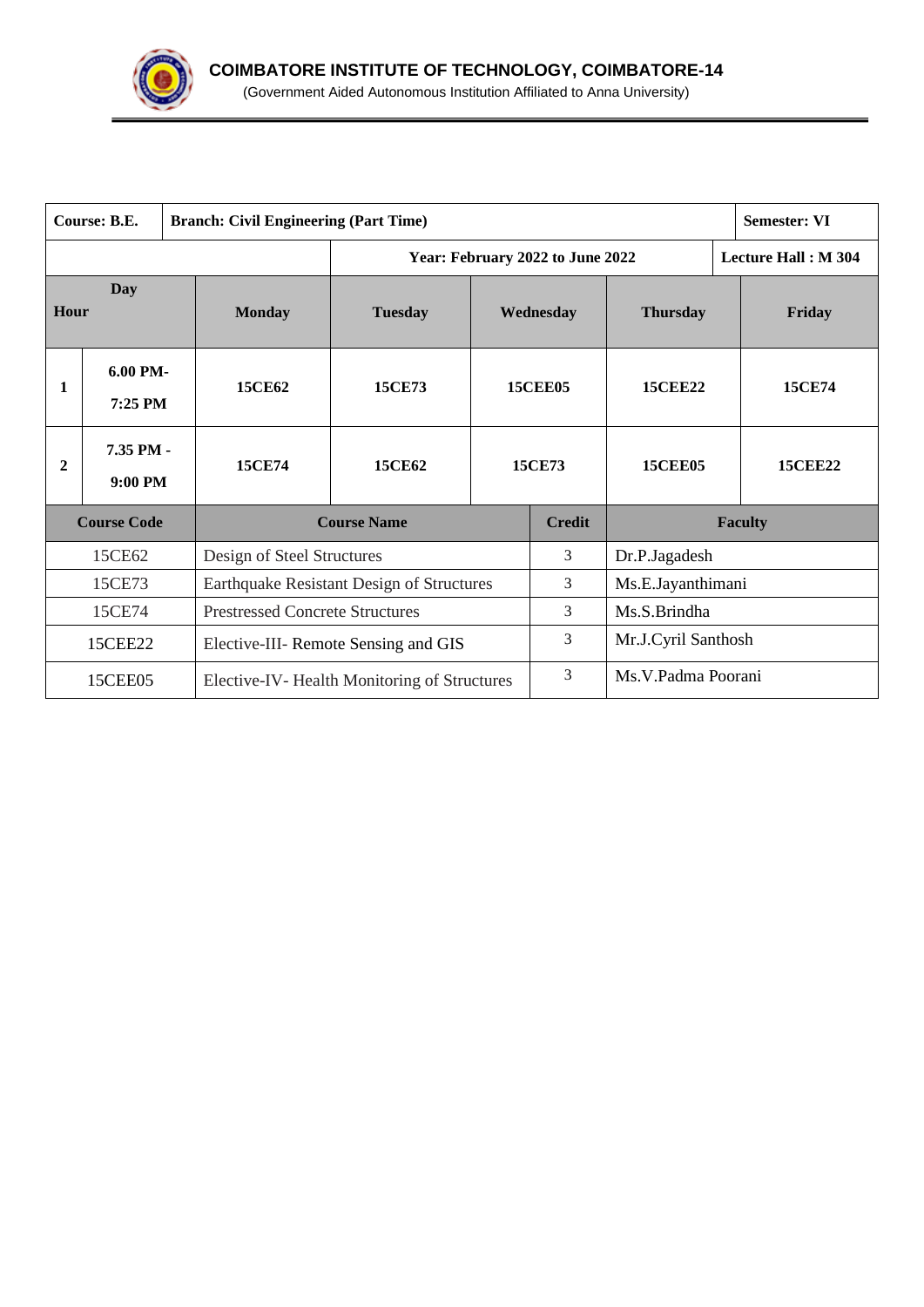

| Course: B.E.    |                             |               | <b>Branch: Mechanical Engineering (Part Time)</b> | <b>Semester: IV</b>  |                 |         |  |  |  |
|-----------------|-----------------------------|---------------|---------------------------------------------------|----------------------|-----------------|---------|--|--|--|
| <b>Section:</b> |                             |               | Year: February 2022 - June 2022                   | Lecture Hall : L-102 |                 |         |  |  |  |
|                 |                             |               |                                                   |                      |                 |         |  |  |  |
|                 | <b>Day</b><br>Hour          | <b>Monday</b> | <b>Tuesday</b>                                    | Wednesday            | <b>Thursday</b> | Friday  |  |  |  |
| 1               | $6.00 - 07.25$<br><b>PM</b> | 19ME51        | 19ME52                                            | 19ME71               | 15MEE32         | 19MEE01 |  |  |  |
| $\mathbf{2}$    | $7.35 - 9.00$ PM            | 19ME52        | 19ME51                                            | 15MEE32              | 19MEE01         | 19ME71  |  |  |  |
|                 | Day                         |               | <b>Saturday</b>                                   |                      |                 |         |  |  |  |
| Hour            |                             | 5.00-5.55PM   | $\overline{2}$<br>5.55 -6.50 PM                   |                      |                 |         |  |  |  |
|                 |                             | 19ME51        | 19ME52                                            |                      |                 |         |  |  |  |

| <b>Subject Code</b> | <b>Cre</b><br><b>Subject Name</b> |   | <b>Faculty</b>      |
|---------------------|-----------------------------------|---|---------------------|
| 19ME51              | <b>Heat and Mass Transfer</b>     | 4 | Dr.S.Balamurugan    |
| 19ME52              | Design of Machine Elements        | 4 | Dr.C.Balaji Ayyanar |
| 19ME71              | Control Theory and Mechatronics   |   | Dr.S.Vellingiri     |
| Elective I          | 19MEE01 Composite Materials       | 3 | Dr.R.Sathiskumar    |
| Elective II         | 15MEE32 Project Management        |   | Dr.P.Manivel        |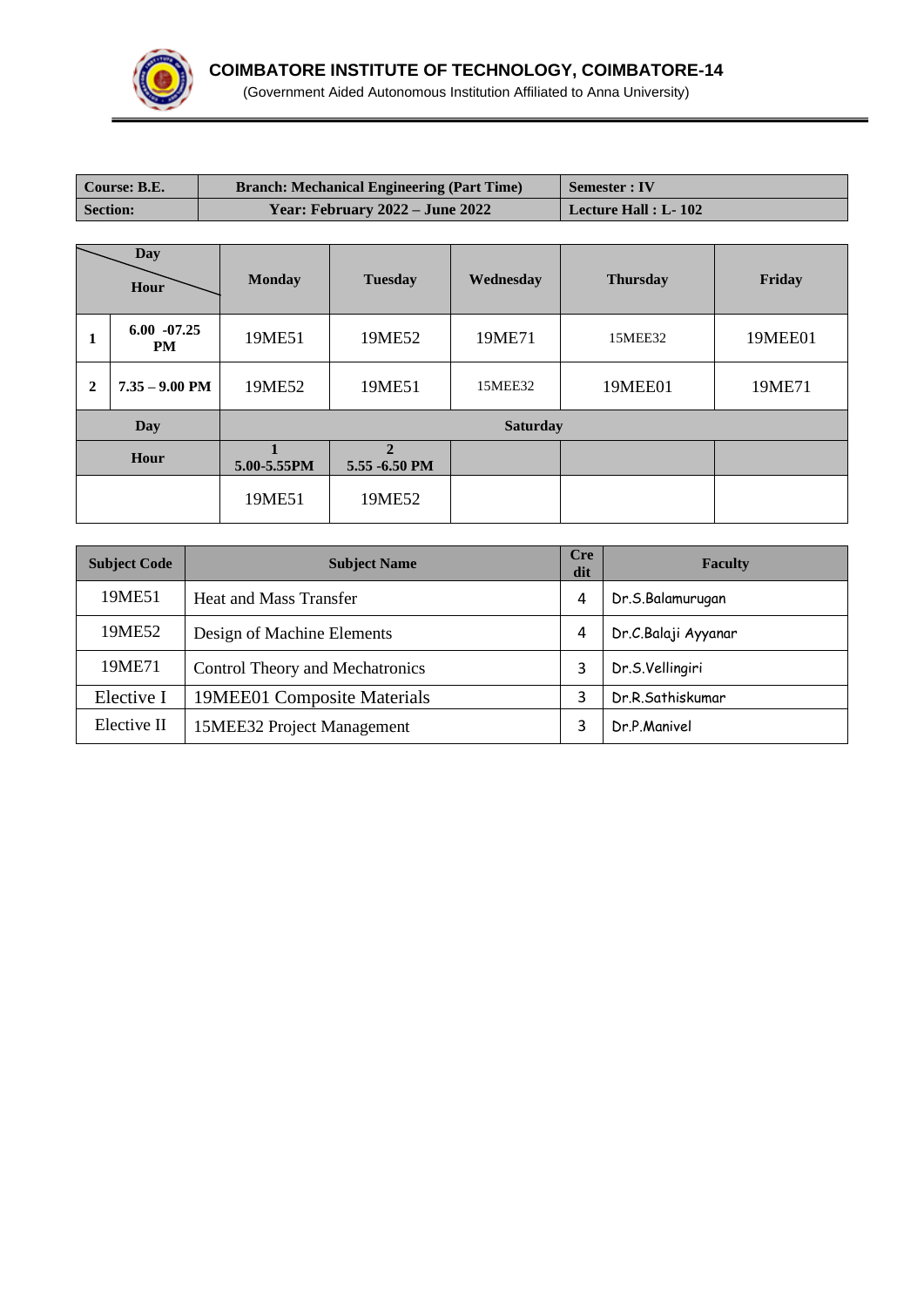

## **COIMBATORE INSTITUTE OF TECHNOLOGY, COIMBATORE-14**

(Government Aided Autonomous Institution Affiliated to Anna University)

| Course: B.E.    | <b>Branch: Mechanical Engineering (Part Time)</b> | <b>Semester:VI</b>   |
|-----------------|---------------------------------------------------|----------------------|
| <b>Section:</b> | Year: February 2022 – June 2022                   | Lecture Hall : L-110 |

|   | Day<br>Hour                 | <b>Monday</b> | <b>Tuesday</b> | Wednesday      | <b>Thursday</b> | Friday  |
|---|-----------------------------|---------------|----------------|----------------|-----------------|---------|
|   | $6.00 - 07.25$<br><b>PM</b> | 15ME63        | 15ME74         | 15ME75         | <b>15MEE28</b>  | 15MEE14 |
| 2 | $7.35 - 9.00$ PM            | 15ME74        | 15ME63         | <b>15MEE28</b> | 15MEE14         | 15ME75  |

| <b>Subject Code</b> | <b>Cre</b><br><b>Subject Name</b>                      |   | <b>Faculty</b>          |
|---------------------|--------------------------------------------------------|---|-------------------------|
| 15ME63              | <b>Automobile Engineering</b>                          |   | Dr.P.Mohan              |
| 15ME74              | Production and Operation Management                    | 3 | Mr.S.Praveen Kumar      |
| 15ME75              | <b>Alternative Energy Resources</b>                    | 3 | Dr.H.Sivarathinamoorthy |
| Elective I          | 15MEE14 Advanced Foundry Technology                    |   | Dr.G.Sivakumar          |
| Elective II         | 15MEE28- Manufacturing Planning and Cost<br>Estimation |   | Dr.R.Vishnu             |